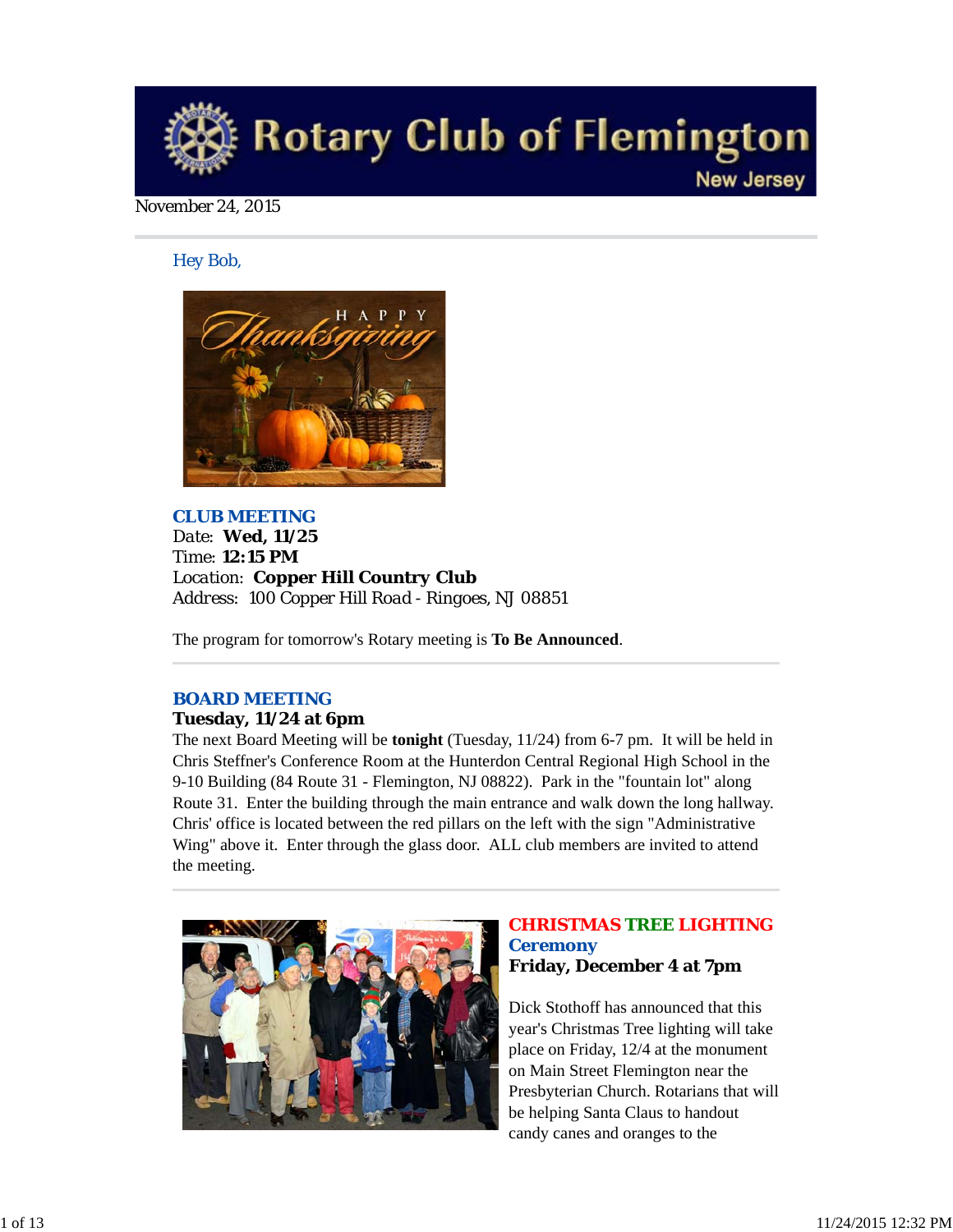attending children are asked to meet at 6:45pm behind the Deat's Building in Flemington OR at the Christmas Tree on Main Street at **7pm**.

Santa Claus will be arriving at the Christmas Tree between 7 to 7:15pm, which is preceded by the formal Tree Lighting Ceremony and Christmas Carols that is organized by Flemington Cub Scout Pack 61.

Once the Tree Lighting Ceremony is over, **everyone is invited to the annual After-Party at Dick & Priscilla Stothoff's home**! If you have never attended, please come and bring the family and kids!!!

Please note that the Main Street Flemington Annual "**Hunterdon Holiday Parade**" will be held on Sunday, 12/6 at 5pm.

#### A Little History of the Main Street Flemington Tree Lighting Ceremony:

The Christmas Tree Lighting ceremony is Flemington Rotary's oldest service project, which began in **December 1923**. This was just after the club first formed on October 3, 1923.

Back in the 1920's, it was very difficult for children to get some candy and fresh fruit to eat. These days, we can readily purchase these items at our local Supermarket, etc. So it was a VERY BIG deal for the children in attendance to get their huge Candy Cane and Fresh Orange. Flemington Rotary has been annually helping with this project ever since!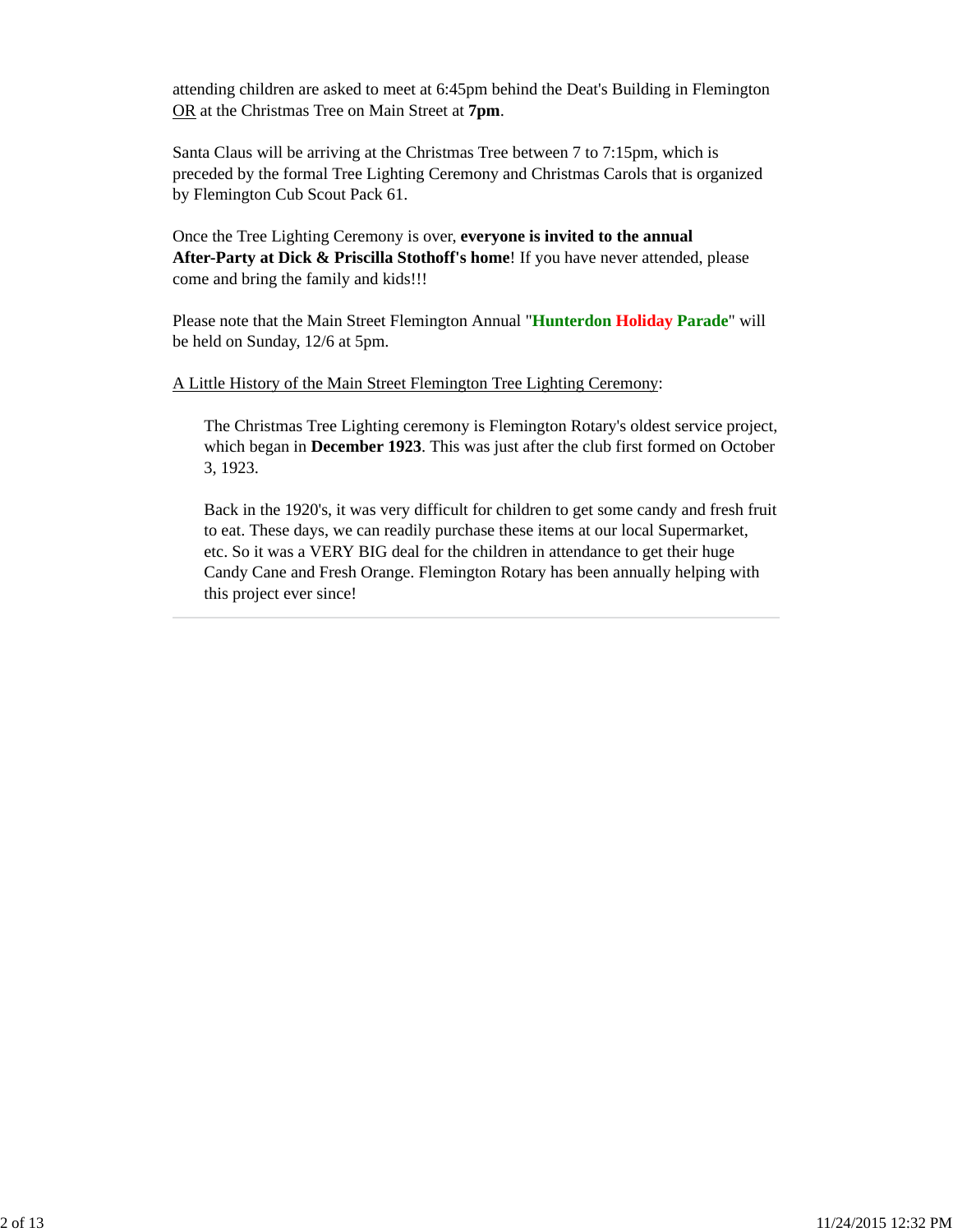

*Flemington Rotary's Annual* **HOLIDAY COCKTAIL PARTY Thursday, December 10** Time: 5:30 PM to 7:00 PM **Caffe Cicchetti** 19 Stangl Road - Flemington, NJ

The Rotary Club of Flemington would like to warmly invite you and your spouse / guest to our **Holiday Cocktail Party**! The party will be held at the new **Caffe Cicchetti** located on Stangl Road in Flemington, located next to Uncorked.

The evening will include appetizers and adult drinks. Note that this is a Cocktail Party and not a sit down meal this year.

Rotarians attending are asked to bring a wrapped **Secret Santa gift** valued around \$12.

Cost to Attend:

- Weekly paying members will pay \$15 for their meal. No cost for their spouses.
- Quarterly paying members and their spouses attend free of charge.
- No cost for spouses of deceased Rotarians.
- Friends of Rotary & additional guests will pay \$30 per person.

Kindly **RSVP** no later than **Friday, 12/4**. You should have an invitation from Evite. Please reply within the Evite invitation.

For more info or questions, please contact Karen Widico at kwidico@hunterdonprevention.com.



*Please Bring an Unwrapped Gift to the Holiday Party for a Local Family in Need!!!*

**Flemington Rotary's SAC Holiday Gifts**

At the Rotary Holiday Party on Thurs, 12/10 (or at a

prior club meeting), Rotarians are asked to **voluntarily** bring an unwrapped gift (but a gift bag is appreciated!) to **supplement the Service Action Committee's (SAC) Holiday shopping**. Rotarians have always provided great support for this.

The types of items typically requested are:

\*Infant / Toddler learning toys. \*Family Fun Games (Monopoly, Scrabble, Catch Phrase, etc.). \*Gloves, scarves, socks as stocking stuffers. \*Craft kits. \*Lego kits. \*Gift Cards: WalMart, i-Tunes, Kohl's, Burlington Coat Factory, Five Below.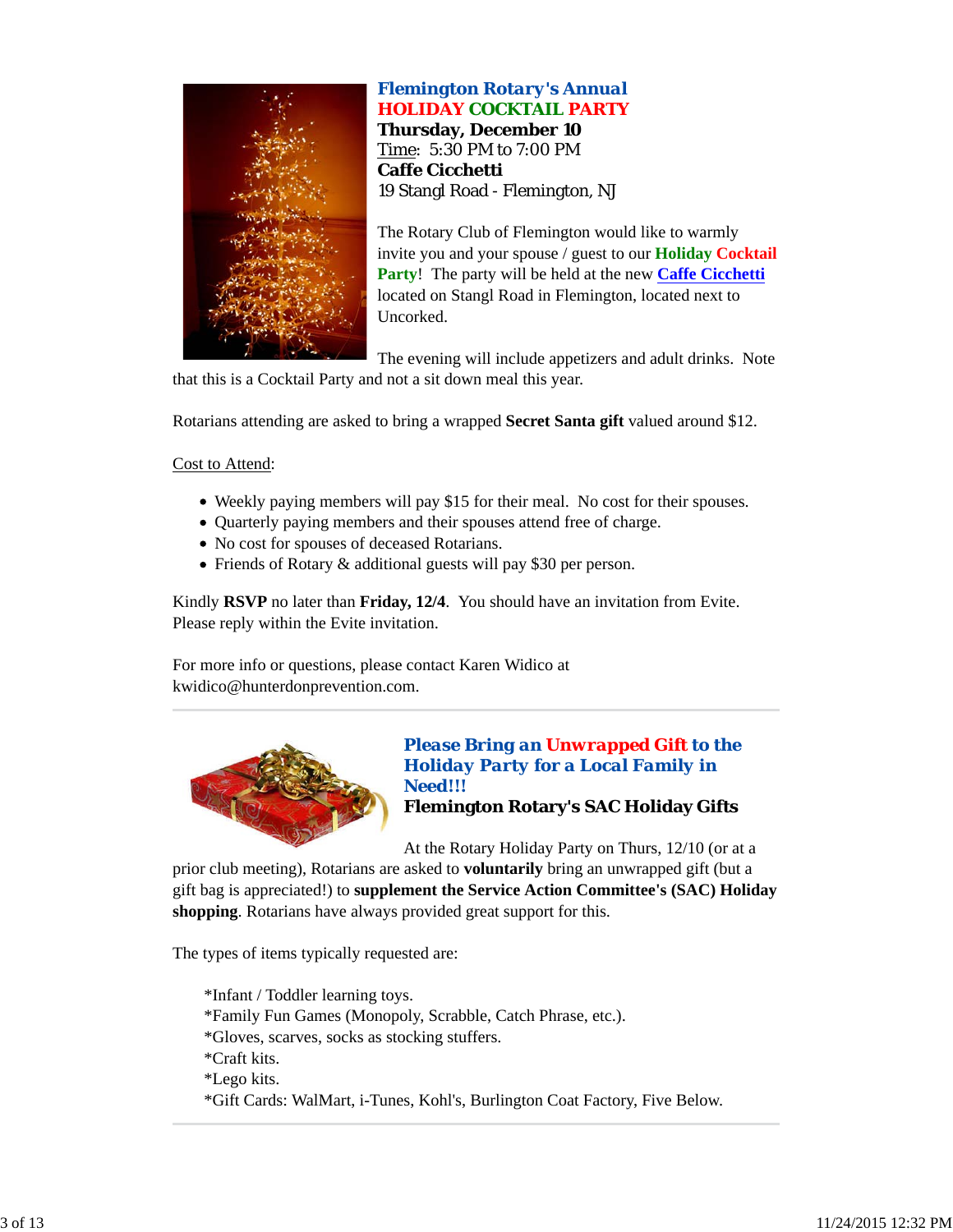### *Announcing the New HUNTERDON COUNTY RECOVERY CENTER* **87 Park Avenue, Flemington, NJ 08822**

As a follow-up to Karen Widico's presentation at the Flemington Rotary meeting on Wed, 11/18/2015, **Click Here** to download a PDF of the flyer for the new **Hunterdon County Recovery Center**.

A safe place to enjoy each others company, relax, have a cup of coffee, enjoy a movie night, take part in a discussion or participate in one of our services.

- Recovery Plan Support Meetings
- Employment Services
- Stress Management
- Mindfulness & Fitness
- NA/AA Meetings
- Family Recovery Groups
- Drug Response Teams
- Peer to Peer Support Groups
- Recovery Workshops

We want your input! Is there something you would like to include in this list of services? Let us know! The Hunterdon County Recovery Center wants to be entirely individual focused and based on your needs.

Wednesdays: **4 p.m. to 10 p.m.** Saturdays: **1 p.m. to 11 p.m.**

Interested in donating? Visit **www.gofundme.com/HCrecoverycenter** OR make a check payable to "**HPR/Recovery Center**".

For updates visit our Facebook at www.facebook.com/HCRecoveryCenter Any questions? Contact us by email at hcrecoverycenter@gmail.com



### *CHRISTMAS CAROLING at the Hunterdon Care Center* hristmas Arranged by the **eClub of Hunterdon Horizon Tuesday, December 8**

Join the eClub of Hunterdon Horizon for Christmas

Caroling at the Hunterdon Care Center. Afterwards, everyone is welcome to join together for fellowship and dinner at Savory Thai Cooking.

Please **RSVP** to Sue Sabol **by Tuesday, December 1st** to ssabol@opulentevents.net

4pm to 6pm

*Clinton Sunrise Rotary Hosts 3rd Annual CHRISTMAS TREE FESTIVAL* **Saturday, December 5**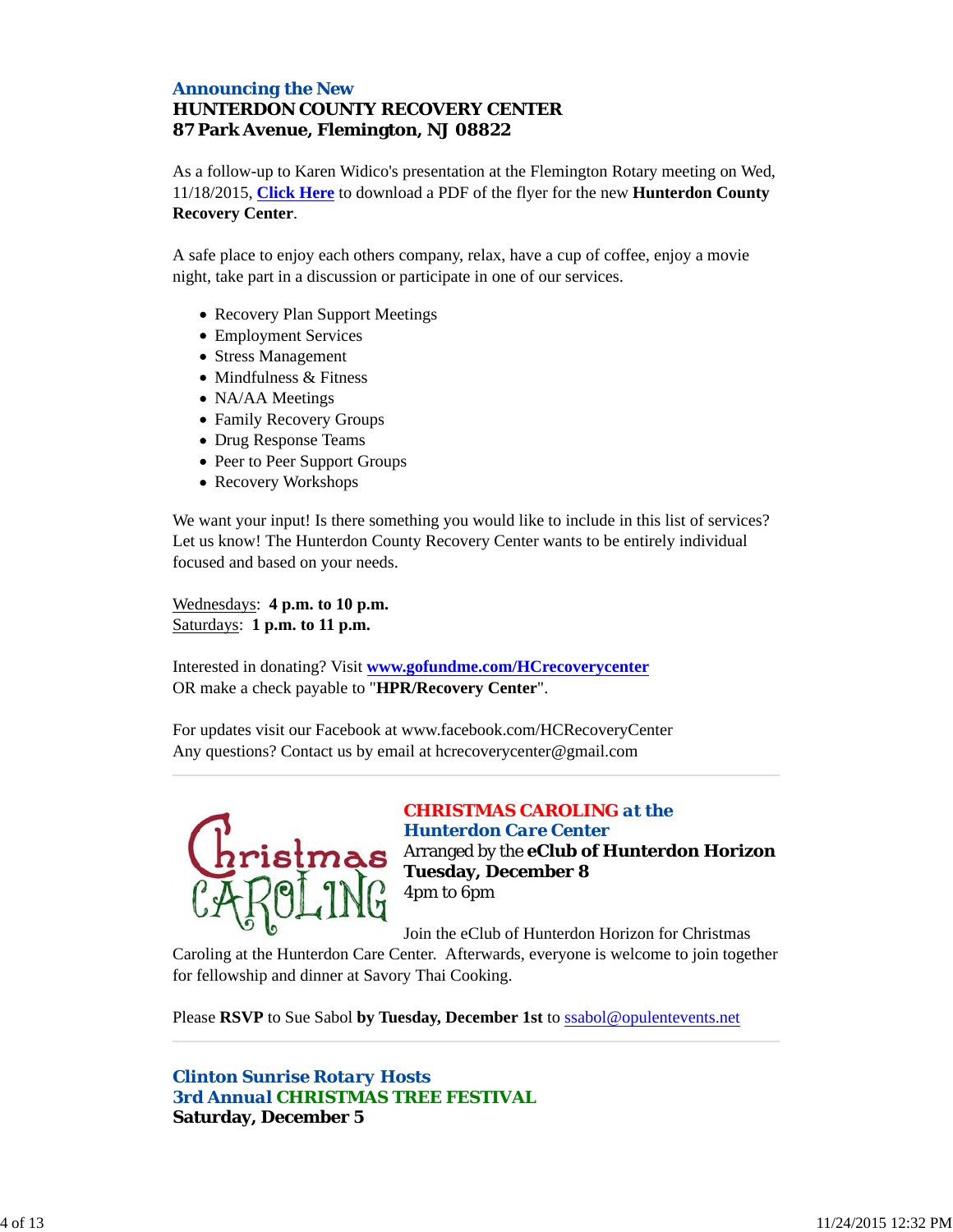The Clinton Sunrise Rotary will host its third annual Christmas Tree Festival on Saturday, December 5th at the Clinton Holiday Inn. Enjoy this holiday's premiere benefit event with good food, drinks, dancing, making new friends and, of course, TREES! Rotary is seeking help for this event in a variety of ways. As a Tree Sponsor, we invite businesses, community groups or individuals to sponsor and decorate a 6' Christmas Tree in any theme or fashion you desire - imagination is encouraged! For a \$100 sponsorship fee, Rotary will provide the tree and the stand. Throughout the evening's event, attendees will have the opportunity to drop raffle tickets tricky-tray style in the bucket of the Tree they want to win the most. Prizes will be awarded for Most Creative, Most Popular and Most Outrageous. If you want to sponsor a tree but choose not to decorate it, Rotary can decorate the tree for you for an additional fee. Other sponsorship opportunities are also available.

During the afternoon of 12/5, from **1-4pm**, Santa will be visiting the Clinton Holiday Inn to see all of the beautifully decorated trees. Bring your children by while he's there and they can have a picture taken with him, enjoy hot chocolate and cookies and see all of the trees also. Your family may find the tree of your dreams - already decorated for you. Raffle tickets will also be sold during the afternoon. Please bring a canned good donation to help build our can tree for The Food Pantry.

The day culminates with the cocktail party and dinner in the evening from 6-10pm. Enjoy great food, great music and a great time. Attendees will have an opportunity to view the trees, vote on their favorites and participate in a silent auction. The trees will also be raffled off during this time. Tickets are \$50 each or \$90 per couple. So, here's your opportunity to support your local community, meet Santa and celebrate the season at a fun event - all in one day! Proceeds benefit The Food Pantry, local Rotary projects and the YMCA Angel Patrol program.

For more information, to sponsor a tree or buy event tickets, visit www.clintonsunriserotary.org. For questions contact Tom Kowal at 908-963-5945.



### *Rotary Polio Immunization Trip to India Announced February 2016*

Dear Club President and Fellow Rotarian:

The purpose of this correspondence is to announce our trip to India to participate in the February, 2016 **Polio National Immunization Days** (NID). Click

Here to view a PDF document that provides specific information about the trip, including a means of registering for the program. The material can also be accessed at our website: www.HowardTours.net

Please feel free to share this information with the Rotarians in your club as soon as possible as **we have a limited amount of space and expect this trip to be filled within the week**.

Since January 2011, there has been only ONE new confirmed case of polio in India. In 2012, India was removed from the list of polio endemic countries. We are getting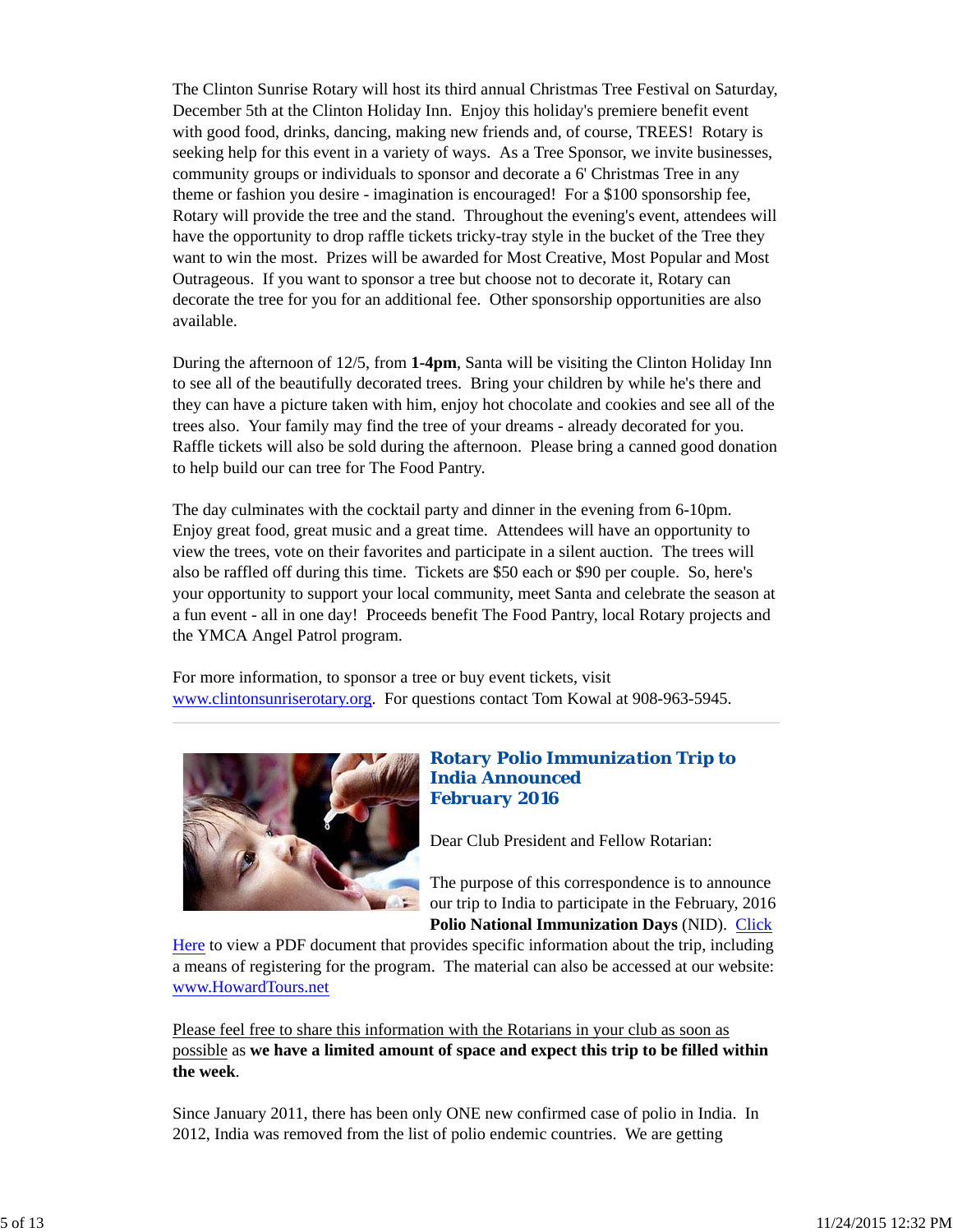remarkably close to eradicating polio globally. Therefore, this might be one of the last opportunities we will have to organize a trip to India to participate in polio NID activities. This trip offers you and the Rotarians in your club and District an extraordinary opportunity to have an experience of a life time.

The following summarizes the key trip information:

Our program will travel to Delhi, India, where we will participate in the polio NID activities and attend other related Rotary events. This trip also includes travel to Agra to visit the Taj Mahal, and Jaipur to visit the famous Rotary Jaipur Limb factory, and enjoy this extraordinary city.

**Date of Departure**: Friday, February 12, 2016 **Date of Return**: Tuesday, February 23, 2016

**Per Person Cost**, based on double occupancy: **\$2,249**. This price does not include international, roundtrip airfare or Indian visa fees. However, it does include hotels, transfers, Rotary events, participation in the NID activities, most meals, sightseeing, English speaking guide and other items as stated in the attached document.

**Air Reservations**: Participants are free to secure their own air reservations using their frequent flyer mileage, or individual purchase. Howard Tours will be happy to help you purchase airline tickets, which can be requested on the trip application.

**Visas**: All U.S. citizens will need to secure an Indian visa. We will give our members specific information about how to secure the visa when we send the confirmation documents. It is important that our tour do not attempt to secure the Indian visa before receiving our information.

**Travel Vaccines**: We recommend that all participants visit the Centers for Disease Control Web site: http://wwwnc.cdc.gov/travel/destinations/india.htm to determine what vaccinations may be needed for this trip. We suggest that members visit this web site, print out the material and visit a doctor, or travel doctor, to determine what vaccinations or treatments may be needed for this trip.

This group will be limited to approximately 35 people, and confirmation in the program will be on a first come, first served basis. To join us, please complete and sign the application on page five of the attached document. Please make sure to include the requested credit card authorization for the cost of the program. Over the last two years, this program sold out in less than two weeks.

If people from your club are going to join us, we suggest immediate action. We look forward to having you or club members join us.

We expect the same response this year. If you are planning to join us, we suggest immediate action.

Best regards,

Jolene R. Bortz Manager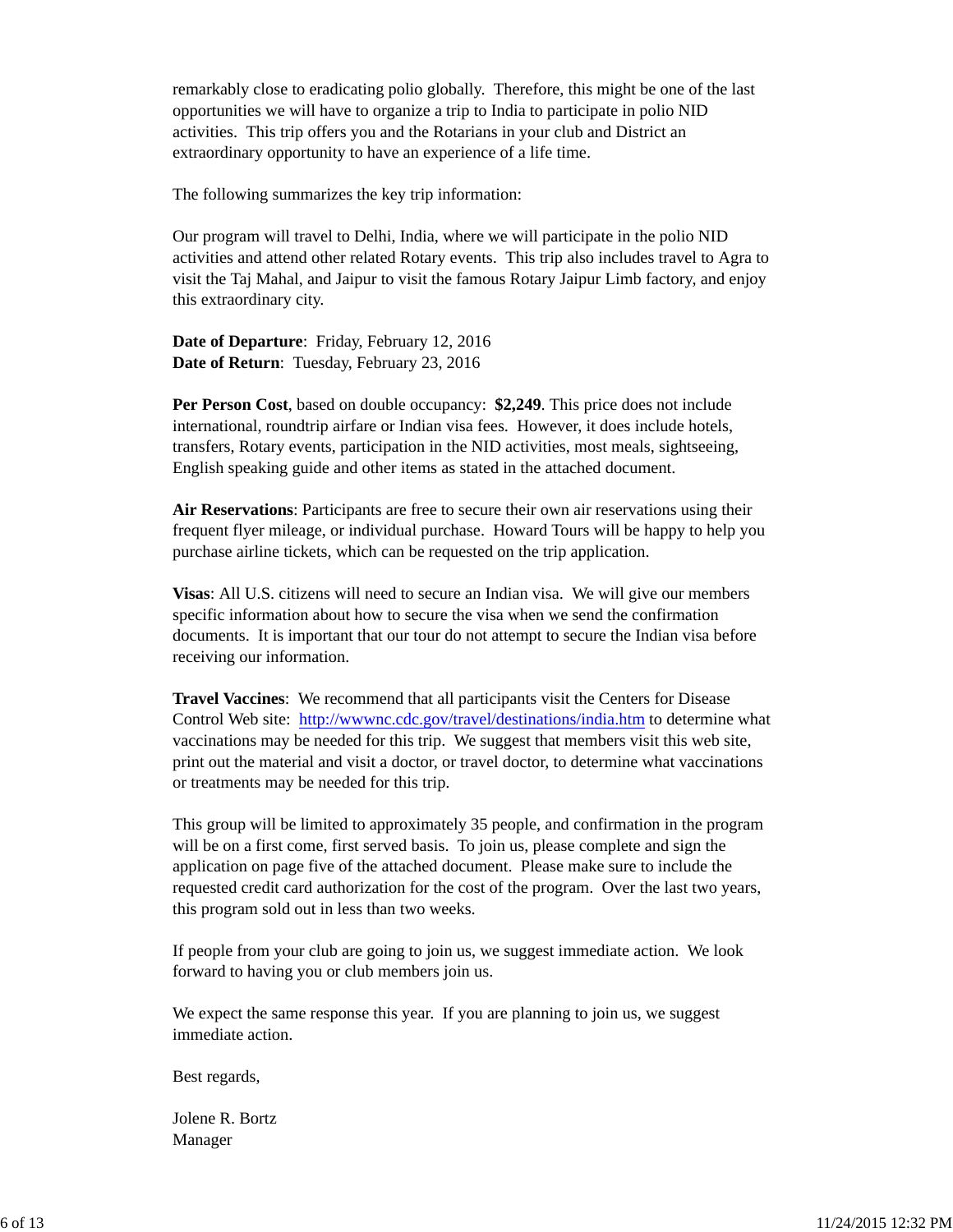Howard Tours 516 Grand Ave., Oakland, CA 94610 (510) 834-2260 voice (510) 834-1019 fax Travel@HowardTours.net www.HowardTours.net www.facebook.com/howardtours "We look forward to traveling with you"



### *The Flemington Rotary MEMBER DIRECTORY Is Updated on the Website*

We have come up with a new approach to keeping the **Flemington Rotary Club Directory** up to date. We will continue to print hard copies of the member directory as most club members prefer having a hard copy in their

hands. However, as soon as the hard copies are printed, we are soon faced with changes or updates that need to be made. This could be a new club member is added or a member changes their address, email or phone numbers, etc.

Therefore, we will now start keeping an updated Club Directory on the club website, located in the password protected "**Members Only**" page. To access this, simply goto **www.FlemingtonRotaryNJ.org** and click on "Members Only" in the upper left. The page is password protected. If you do not have the password, simply email us and request it.

Sandy Clark has just completed a full update of the Directory as found online. We request that all members view the online directory and respond to Sandy with any changes that need to be made. **Click Here** to generate an email to Sandy.

Once we have any feedback incorporated, printed hard copies will be able to be made.

After that, we will start keeping an **up-to-date** PDF copy of the Member Directory on the website. So if you are looking for the latest directory, check the website for the latest PDF copy of it.

A very special thanks to Sandy Clark for helping to come up with this "live" document approach to the online directory!



### *SPEAKERS & PROGRAMS BEING SOUGHT*

President Mick is looking for some ideas for upcoming meeting programs and speakers. If you have any leads, please pass them onto Mick Schaible, who will follow-up to schedule the speaker.

**Click here** to generate an email directly to Mick.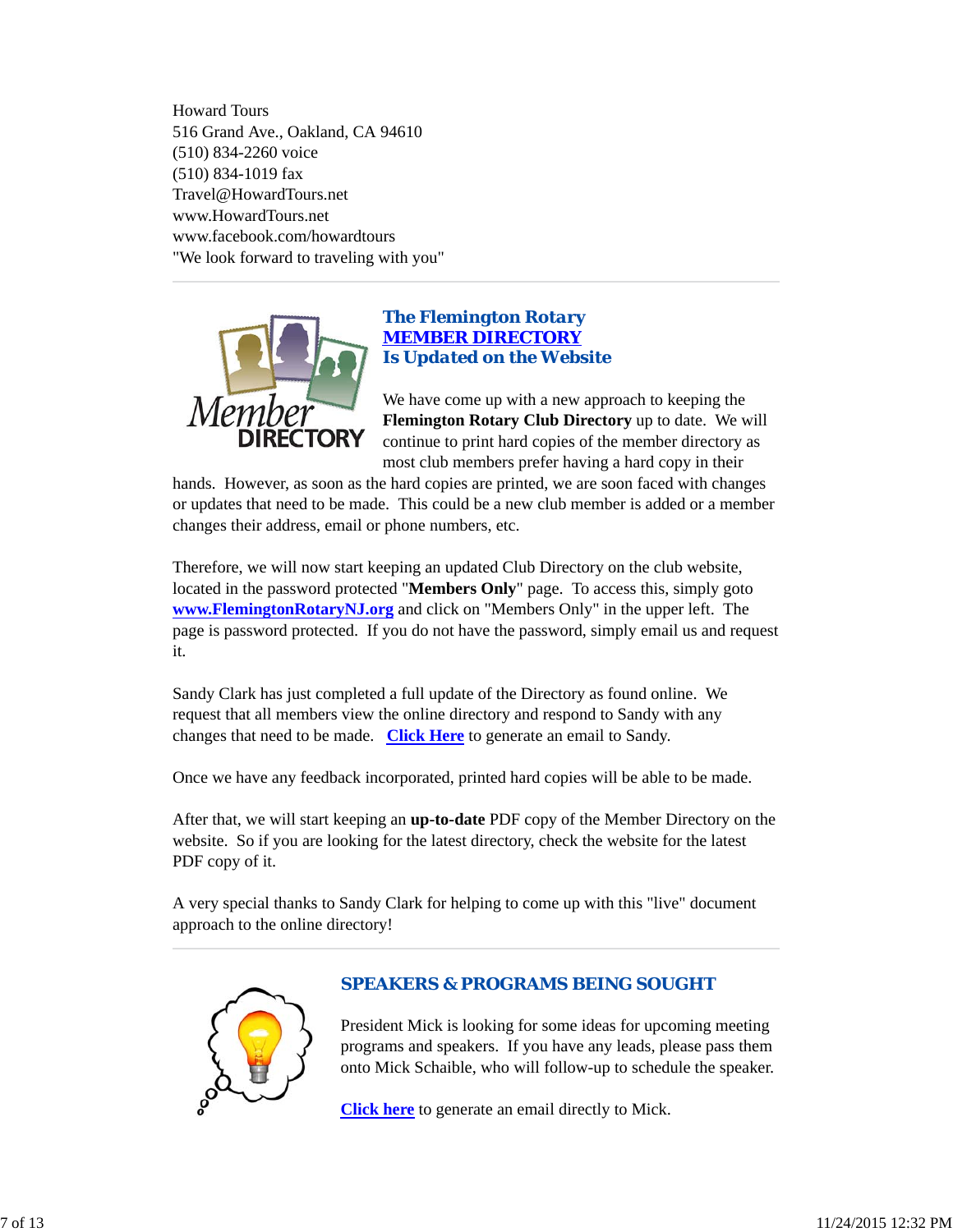

As you know, the Rotary Club of Flemington is a member of the H.C. Chamber of Commerce. This enables all Rotarians the ability to attend a Chamber function as a "member". If someone asks you what your business is, you would explain that you are a member representing the Rotary Club of Flemington. **Click Here** to visit the Chamber website for a listing of upcoming events.



### *Hunterdon Chamber Internet Radio "THE ROTARY HOUR"* **Mondays from 10am to 11am**

PDG Megan Jones-Holt is the host of "The Rotary Hour" on the Hunterdon Chamber Internet Radio station and is looking for guests to have on the show. If you are intersted, please get in touch with Megan at (908)894-4590 or

#### **mjonesholt@gmail.com**.

**Click Here** to listen to the Hunterdon Chamber Internet Radio station from your PC, smart phone, mobile device, etc.



*FLEMINGTON BUSINESS IMPROVEMENT DISTRICT* www.downtownflemington.com

If you would like to learn more about events and activities going on around Flemington, please **CLICK HERE** to visit the Flemington Business Improvement District (BID) website.

#### *ROTARY DISTRICT 7510 NEWS*

**Click Here** to read the current news from our Rotary District 7510.

#### *SPEAKERS & PROGRAMS BEING SOUGHT*

We are always seeking new or creative ideas for upcoming meeting programs and speakers. If you have any leads, please pass them onto Mick Schaible. **Click here** to generate an email directly to Mick.

### *UPCOMING DATES TO NOTE*

**Summary of Upcoming Club Meeting Programs**:

Wed, 11/25: TBA

Wed, 12/02: **Club Assembly**, including a Club Budget Discussion. Wed, 12/09: Patti Ruby, Exec. Dir. of Hunterdon Land Trust Alliance: Land Preservation Wed, 12/16: **Madrigal Girls Chorus** from H.C.R.H.S. for festive singing Wed, 12/23: TBA Wed, 12/30: TBA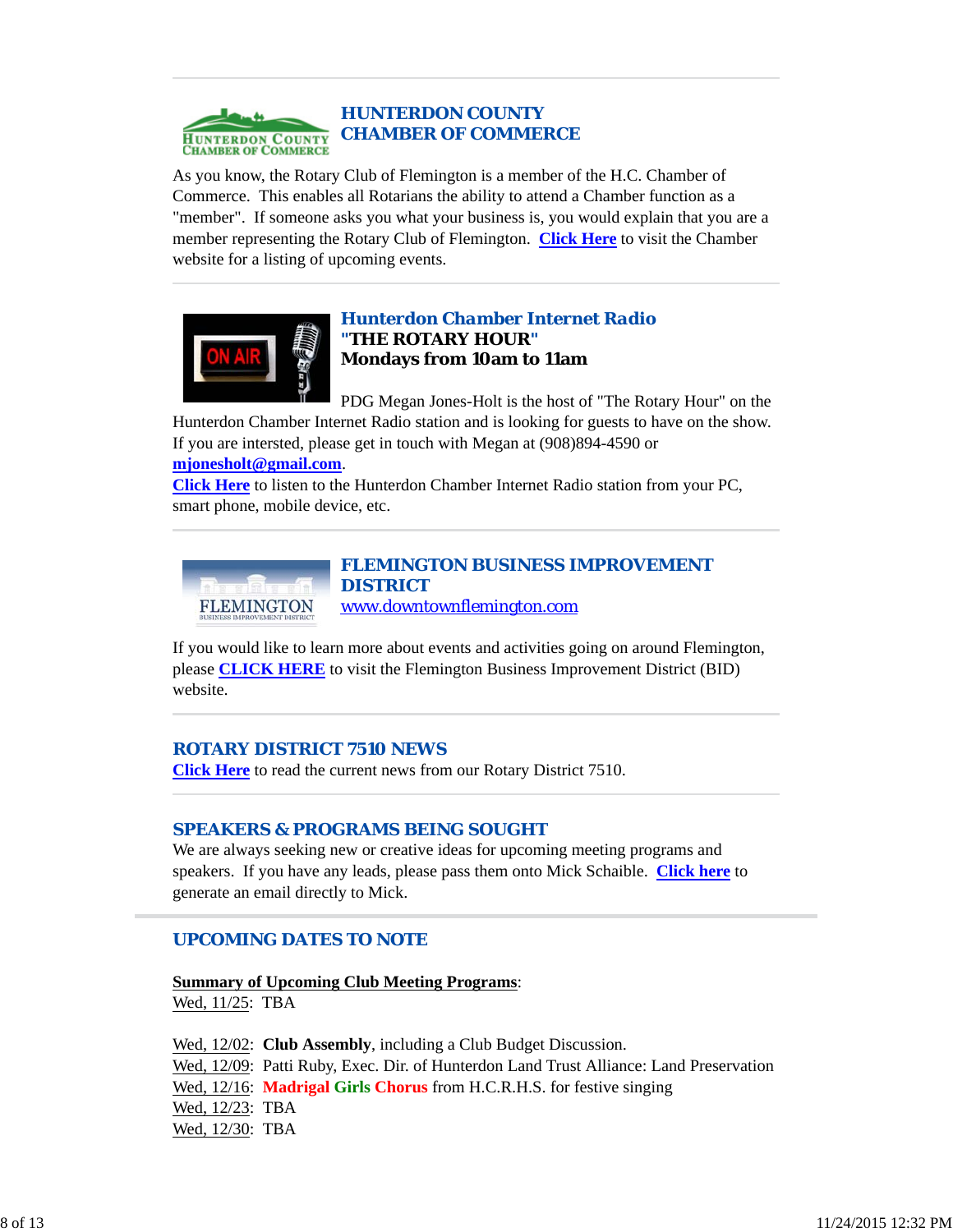**Next RCOF Board Meeting**: Tues, 11/24/2015 at 6:00 PM. (Meetings held bi-monthly). **Next Membership Meeting**: Wed, 12/9/2015 at 1:30 PM (Usually the 2<sup>nd</sup> Wed).

**Upcoming RCOF Club Events, Fundraisers, Fellowship Events, Etc**.: Fri, 12/04: **Christmas Tree Lighting Ceremony** (Main Street, Flemington) Sun, 12/06: **Hunterdon Holiday Parade** at **5pm** (Main Street, Flemington) Thurs, 12/10: **Flemington Rotary Holiday Cocktail Party** Mon, 2/29: **Hunterdon County Rotary Soup Cook-Off**

#### **Rotary District 7510 Events & Functions:**

Wed, 2/24: President-Elect Training Seminar (PETS 1) - Bridgewater Marriott Hotel May 13-15: **District Conference** at the Inn at Pocono Manor

#### *COMMITTEE LIST:*

**Click Here** to download the listing of all current Club Committee's and its members.

#### *"MEMBERS ONLY" WEBSITE:*

#### **Click Here for the Members Only section of the website to find:**

1) The "Membership Proposal Form" to propose a new member.

- 2) New Member Information.
- 3) An Online Copy of the Club Membership Directory.
- 4) A Link to All Photos Albums of the Club.

#### *ROTARY WEBSITE LINKS:*

Rotary International: **www.Rotary.org** Rotary District 7510: **www.RotaryNJ.org**

#### *NEARBY ROTARY CLUB MEETINGS:*

As A Rotarian, you are Welcome to attend a Rotary Club meeting anywhere in the world. Click here for the Rotary Club Locator App. Or see below for some local meetings:

#### Mondays

**Lambertville/New Hope** (6:30 pm) - Lambertville Station Restaurant; 11 Bridge Street, Lambertville NJ 08530

**Piscataway** (12:15 pm) - Radisson Hotel; 21 Kingsbridge Road, Piscataway, NJ 08854

#### **Tuesdays**

**Whitehouse** (12:15 pm) - Max's 22; 456 Route 22 West, Whitehouse Station, NJ 08889 **Princeton** (12:15 pm) - The Nassau Club; 6 Mercer Street, Princeton, NJ 08540 **Bridgewater-Bound Brook** (12:15 pm) - Arbor Glenn; 100 Monroe St, Bridgewater 08807

#### Wednesdays

**Branchburg Township** (7:30 am): Stoney Brook Grille; 1285 Route 28, North Branch, NJ 08876

**Flemington** (12:15pm): Copper Hill Country Club; 100 Copper Hill Road, Ringoes, NJ 08851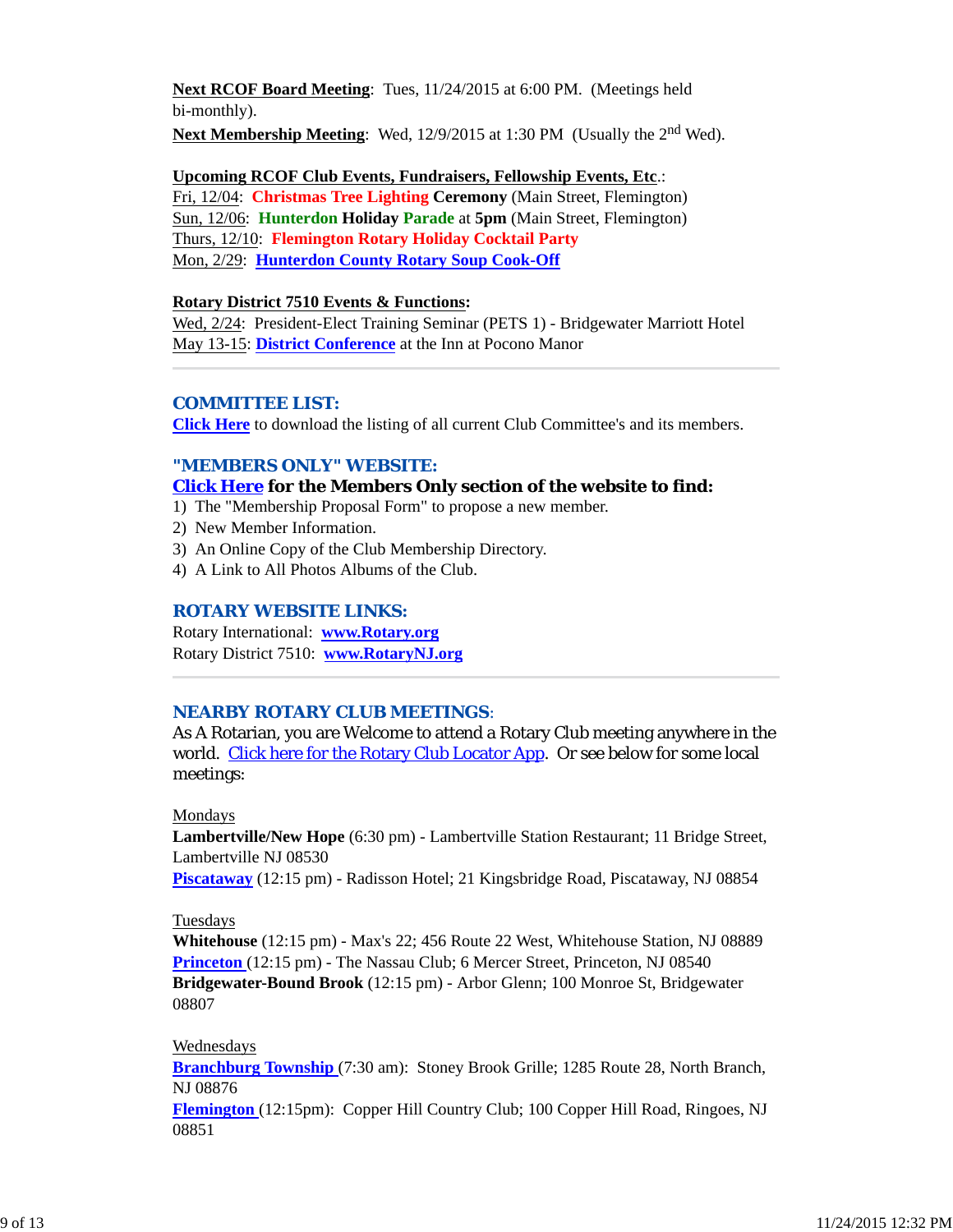**Hillsborough Township** (6:15 pm): Pheasant's Landing; 311 Amwell Road (Rt. 514), Hillsborough, NJ 08844

#### **Thursdays**

**Clinton Sunrise** (7:30 am): Clinton Fire Department; New Street, Clinton, NJ 08809 **Somerville/Bridgewater** (12:15 pm): Bridgewater Manor; 1251 US Highway 202/206, Bridgewater, NJ 08807

**Trenton** (12:15 pm): Freddie's Tavern; 12 Railroad Avenue, West Trenton, NJ 08628

#### Fridays

**North Hunterdon** (12:15 pm): Beaver Brook County Club; 25 County Club Drive, Annandale, NJ 08801

**Princeton Corridor** (12:15pm): Hyatt Regency; 102 Carnegie Center, Rt. 1 North, Princeton, NJ 08540

#### eClub

**Rotary eClub of Hunterdon Horizon**: View website for meetings or online makeups.

# RI President's Call for Action in **2015-2016**: **"Be A Gift To The World"**

# **Rotary Club of Flemington - Our 92nd Year**

Founded October 3, 1923 \* Charter #1529 \* District 7510

| Club President                           | <b>Mick Schaible</b>                         |  |
|------------------------------------------|----------------------------------------------|--|
| President-Elect                          | D.J. Wright                                  |  |
| Secretary                                | <b>Chris Steffner</b>                        |  |
| Treasurer, General                       | <b>Bob Newland</b>                           |  |
| Treasurer, Lunch                         | <b>Lynn Hyman</b> (immediate Past-President) |  |
| <b>Board Member</b>                      | <b>Chris Kamnitsis</b>                       |  |
| <b>Board Member</b>                      | <b>Joe Ziegler</b>                           |  |
| Sergeant-at-Arms                         | <b>Jim Davidson</b>                          |  |
| R.I. President                           | K.R. "Ravi" Ravindran (Sri Lanka)            |  |
| District Governor (DG)                   | <b>Hal Daume</b> (Berkeley Heights, NJ)      |  |
| District Governor Elect (DGE)            | <b>Charles Minton</b> (Union, NJ)            |  |
| District Governor Nomimee (DGN)          | <b>Bob Zeglarski</b> (Roselle-Rosselle Park) |  |
| <b>Assistant District Governor (ADG)</b> | <b>Albert Varga</b> (Lambertville-New Hope)  |  |

Club Meetings: **Wednesday, 12:15 pm, Copper Hill Country Club** 100 Copper Hill Road, Ringoes 08551

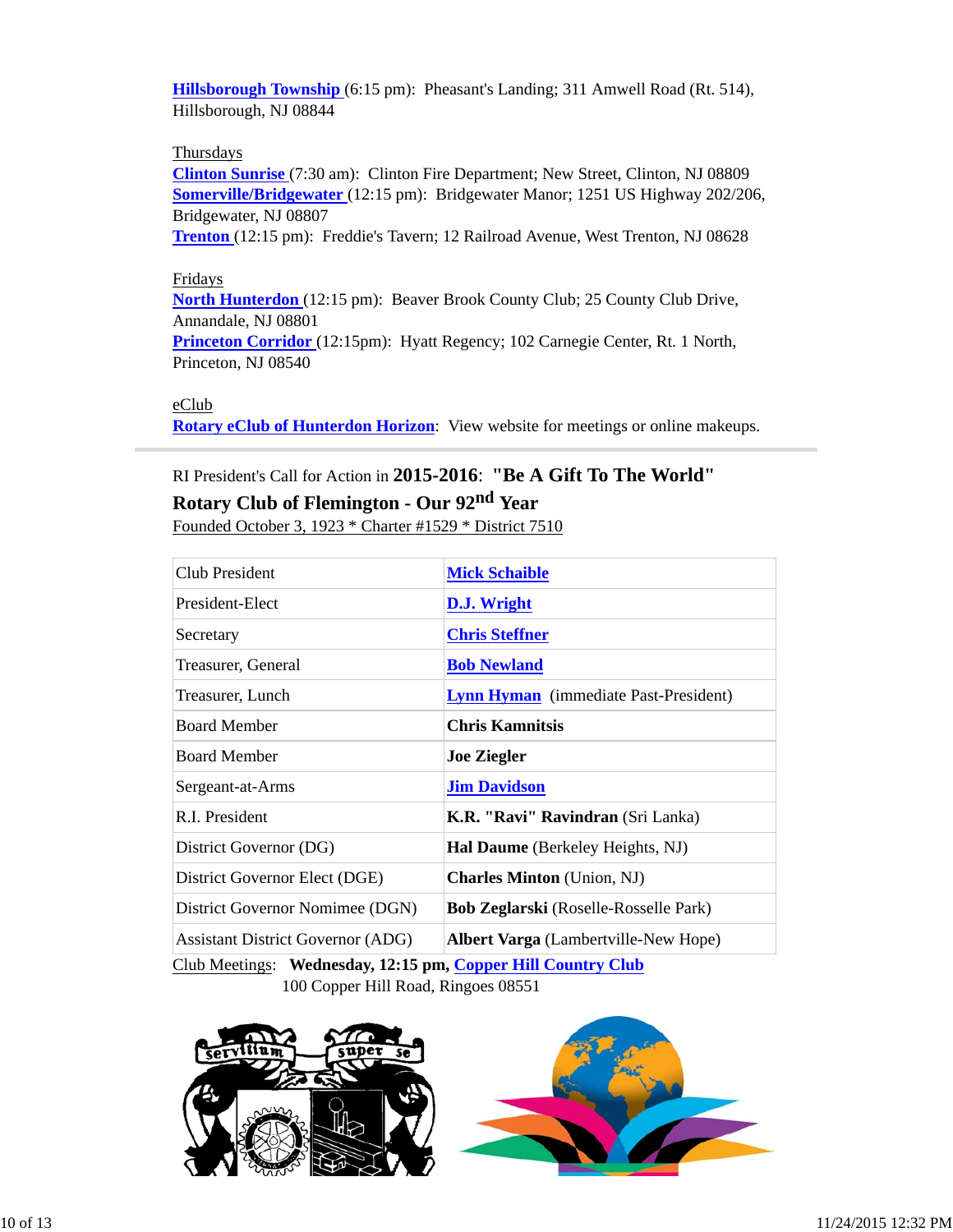



*MISSION STATEMENT*: The mission of Rotary International is to assist and guide Rotarians and Rotary clubs to accomplish the Object of Rotary to ensure Rotary's continuing relevance and to help build a better world, emphasizing service activities by individuals and groups that enhance the quality of life and human dignity, encouraging high ethical standards, and creating greater understanding among all people to advance the search for peace in the world.

**THE OBJECT OF ROTARY:** The object of Rotary is to encourage and foster the ideal of service as a basis of worthy enterprise and, in particular, to encourage and foster:

**1st**: The development of acquaintance as an opportunity for service;

**2nd**: High ethical standards in business and professions, the recognition of the worthiness of all useful occupations, and the dignifying of each Rotarian's occupation as an opportunity to serve society;

**3rd**: The application of the ideal of service in each Rotarian's personal, business and community life;

**4th**: The advancement of international understanding, goodwill, and peace through a world fellowship of business and professional persons united in the ideal of service.

#### **THE 4-WAY TEST:** "Of the things we think, say or do:

- **1st**: Is it the Truth?
- 2<sup>nd</sup>: Is it Fair to all concerned?
- **3rd**: Will it build goodwill and better friendships?
- **4th**: Will it be beneficial to all concerned?"

#### *ROTARY's AVENUE'S OF SERVICE*:

**1)** Through **Club Service**, we have fun, build lasting friendships, and make sure that our club runs well.

**2)** Through **Vocational Service**, we volunteer our professional skills to serve others and promote integrity in everything we do.

**3)** Through **Community Service**, we address local needs and work with our community to bring lasting improvements.

**4)** Through **International Service**, we meet humanitarian needs around the globe and promote world understanding and peace.

**5)** Through **Youth Service**, we work with young people to help them become the next generation of leaders, visionaries, and peacemakers.

### **2015-2016 CLUB MEMBER ROSTER**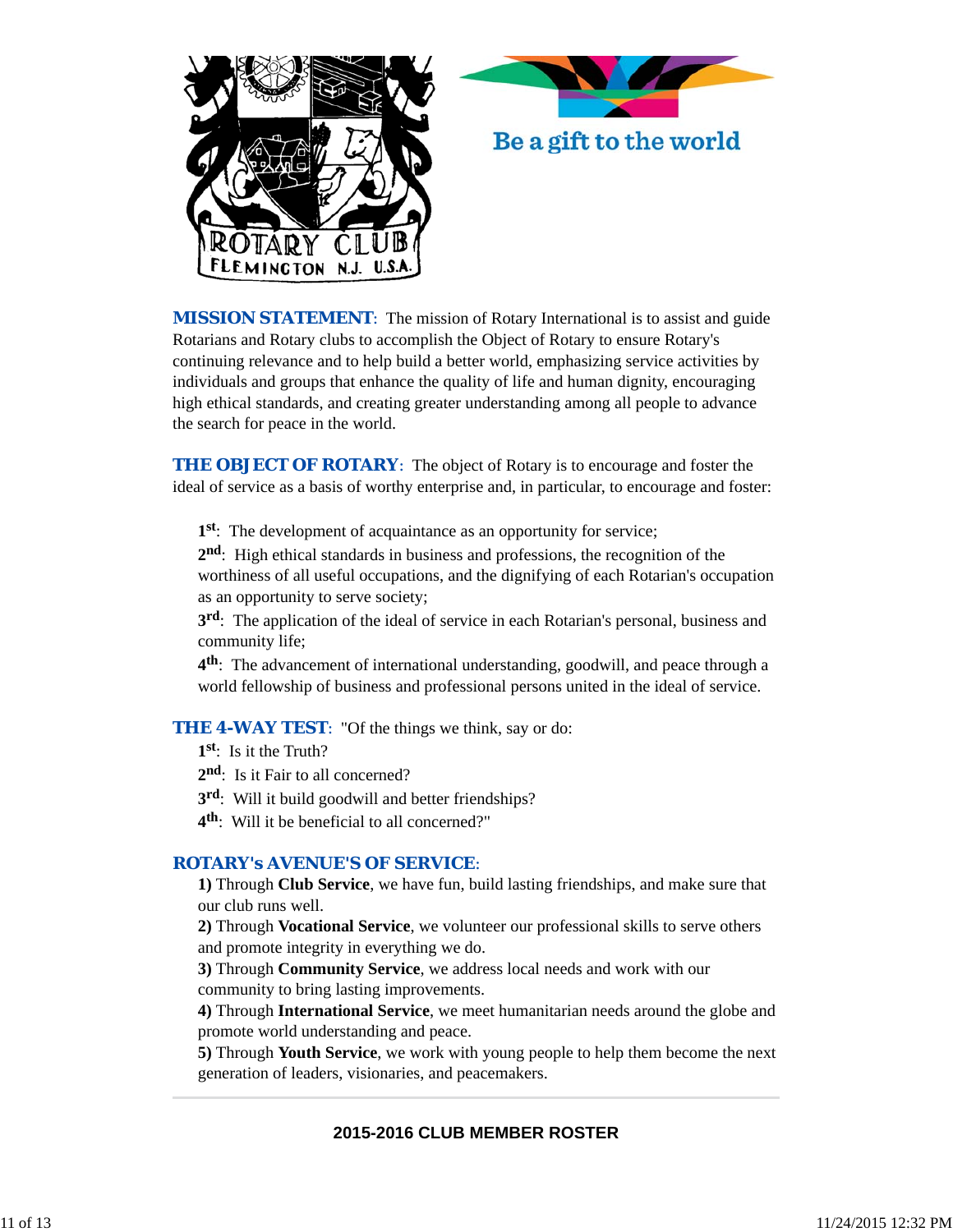# **Rotary Club of Flemington, NJ**

Current Number of Members: 42

| <b>Rotarian</b>                   | <b>Member Since</b> | <b>Classification</b>                    |
|-----------------------------------|---------------------|------------------------------------------|
| Black, Bruce B.                   | 2007                | <b>Health and Fitness</b>                |
| Bohler, Herbert C. (Herb)         | 1977                | <b>Specialty Advertising</b>             |
| <b>Campbell, Jennifer</b>         | 2015                | <b>General Practice</b>                  |
| Chittenden, Robert L. (Bob)       | 2003                | M.E.F.P. Consulting Engineering          |
| Clark, Arthur L. (Sandy)          | 1987                | Printing                                 |
| Davidson, James G. (Jim)          | 2002                | <b>Rubber Products</b>                   |
| Erskine, John                     | 2014                | Youth Development                        |
| Ferrari, Frederick J. (Fred)      | 1964                | Orthodontia                              |
| Fisher, Charles H. (Charlie)      | 1961                | <b>Funeral Services</b>                  |
| Fisher, Thomas H. (Tom)           | 2012                | <b>Property &amp; Casualty Insurance</b> |
| <b>Harkness, David W. (Dave)</b>  | 2015                | <b>Hospital Affairs</b>                  |
| Harrison, Jeffrey (Jeff)          | 1996                | Psychotherapy                            |
| Hyman, Lynn                       | 2010                | <b>Retail Banking</b>                    |
| Kamnitsis, Christopher P. (Chris) | 2001                | <b>Financial Planning</b>                |
| Kavanagh, Michele                 | 2013                | <b>Community Banking</b>                 |
| Liebross, Ira                     | 1997                | <b>Family Medicine</b>                   |
| Loew, Darren                      | 2002                | Orthodontics                             |
| Martin, Teresa (Terry)            | 1993                | Solid Waste/Recycling                    |
| Mazujian, Harry                   | 2004                | Clergy                                   |
| McWilliams, Nancy                 | 1992                | Psychotherapy                            |
| Metz, Kim                         | 2007                | <b>Technical Education</b>               |
| Muller, George D.                 | 1964                | <b>Cut Glass Manufacturing</b>           |
| Nastasi, William (Bill)           | 1996                | <b>General Contracting</b>               |
| Newland, Robert D. (Bob)          | 1998                | Insurance                                |
| Ownes, Terry M.                   | 1987                | <b>Floor Covering</b>                    |
| Phelan, Christopher J. (Chris)    | 2009                | <b>Chamber Of Commerce</b>               |
| Randolph, R. Wayne                | 1982                | <b>Veterinary Medicine</b>               |
| Reinbacher, Otto A.               | 1997                | Clergy                                   |
| Rogow, Stephen S. (Steve)         | 1973                | Orthodontics                             |
| Schaible, R. Michael (Mick)       | 1998                | <b>Appraisal Services</b>                |
| Skowronek, Kenneth J. (Ken)       | 1994                | <b>Family Law</b>                        |
| Sollner, Richard F. (Dick)        | 1962                | Air Transportation                       |
| Steffner, Christina (Chris)       | 2014                | Education                                |
| Stothoff, Richard H. (Dick)       | 1966                | <b>Sanitary Engineering</b>              |
| Weinstein, Theodore H. (Ted)      | 1994                | <b>Pulmonary Medicine</b>                |
| Widico, Karen A.                  | 1997                | <b>Public Health Services</b>            |
| Williams, Gwen                    | 1991                | Purchasing/Manufacturing                 |
| Wise, Robert (Bob)                | 1992                | <b>Hospital Administration</b>           |
| Woske, Harry                      | 1977                | Cardiology                               |
| Wright, Daniel J. (D.J.)          | 2003                | <b>Funeral Services</b>                  |
| Ziegler, Joseph E. (Joe)          | 1988                | <b>Investment Advisor</b>                |
| Zullo, John J. (Johnnie)          | 1987                | <b>Chemical Engineering</b>              |